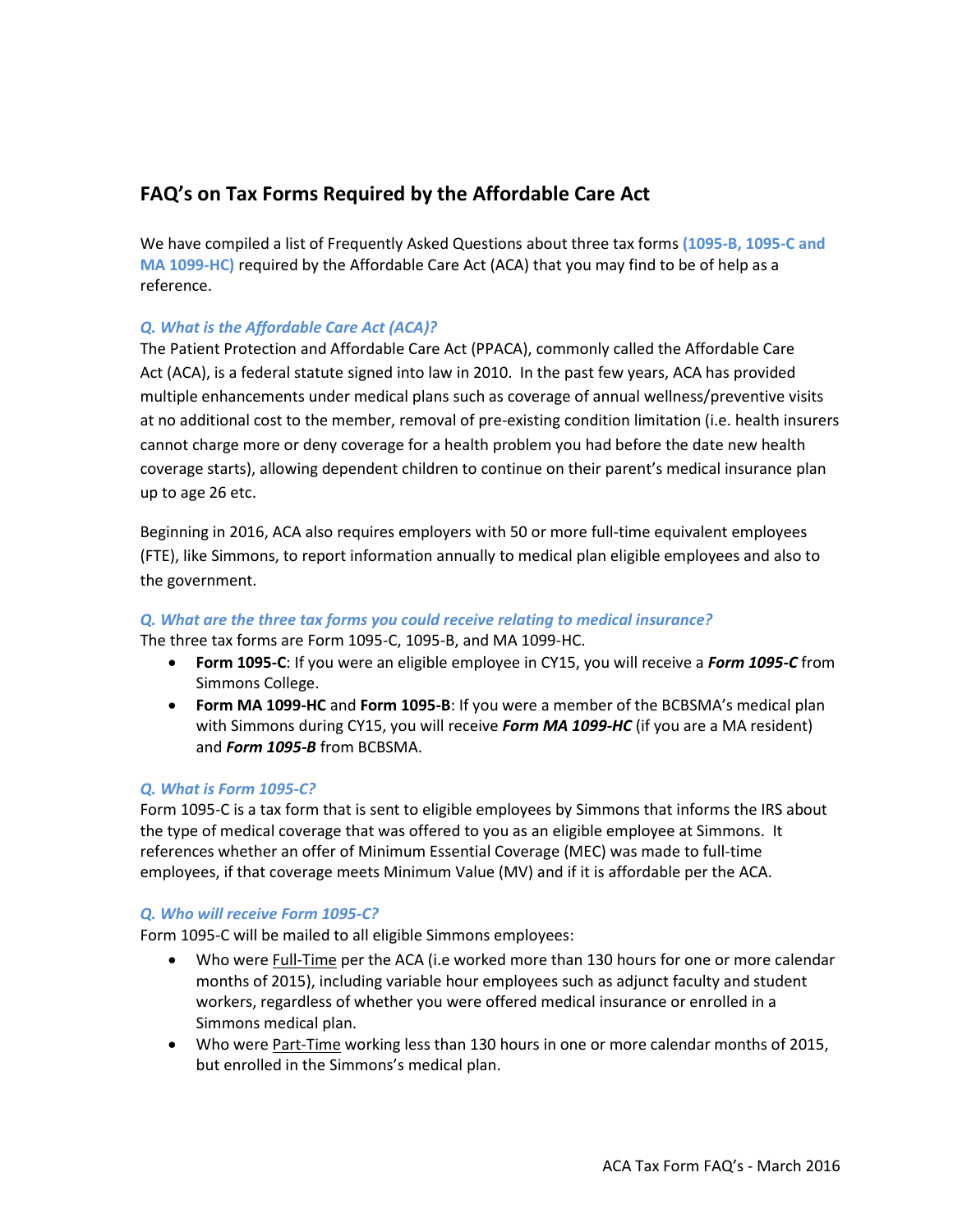## *Q. When and how will I receive Form 1095-C?*

Simmons has contracted with a third party vendor to produce and mail this form to individuals. The **form will be postmarked on or before March 31st**. The return address will be Simmons College and the envelope will note "Important Tax Information Enclosed".

### *Q. What is Form 1095-B?*

Form 1095-B provides proof of coverage for individuals for the Individual Mandate per the ACA. **If you were enrolled in a Simmons medical plan for any month of CY15, you will receive this form directly from BCBSMA.** 

#### **Q When and how will I receive Form 1095-B?**

This form will be mailed separately to you from BCBSMA **on or before March 31st .** 

#### *Q. What is a Form MA 1099-HC?*

The MA 1099-HC form is a Massachusetts document which serves as proof of health insurance coverage for MA residents. Every MA resident who has medical insurance will receive an annual MA 1099-HC form which is completed and provided by your insurance carrier.

#### **Q. When and how will I receive MA 1099-HC?**

This form was mailed separately to you from BCBSMA. It was postmarked on or before January 31st. If you are covered under another medical plan, not through Simmons College, and you live in MA, that medical plan provider would have mailed you Form MA 1099-HC.

#### *Q. I am a Massachusetts resident. Will I still receive/need the MA 1099-HC?*

Yes, if you are a MA resident enrolled in a Simmons medical plan you should have received a 1099- HC from BCBSMA for CY15. It would have been mailed separately from BCBSMA. As noted above, if you are covered under another medical plan, not through Simmons College, and you live in MA, that medical plan provider would have mailed you Form MA 1099-HC.

#### *Q. What do I need to do with the forms that I receive for CY15?*

- Review your forms as soon you receive them.
- Contact THCS and/or BCBSMA within 15 business days of receipt of the tax form(s) **but no later than April 15, 2016** if you think there are any corrections needed.
- See below for how to review your forms for accuracy.
- Save these documents with your tax forms, as you may need them as supporting documentation for information you include on your tax return regarding medical plan coverage.

## *Q. How do I review Form 1095-C that I receive for CY15?*

Here are some sections that we encourage you to review carefully.

#### *Part II codes on the Form 1095-C:*

**Line 14** of the Form 1095-C reflects whether an offer of medical coverage was made to the employee and describes the plan offered. Most faculty and staff will see either 1E (coverage offered) or 1H (no offer of coverage).